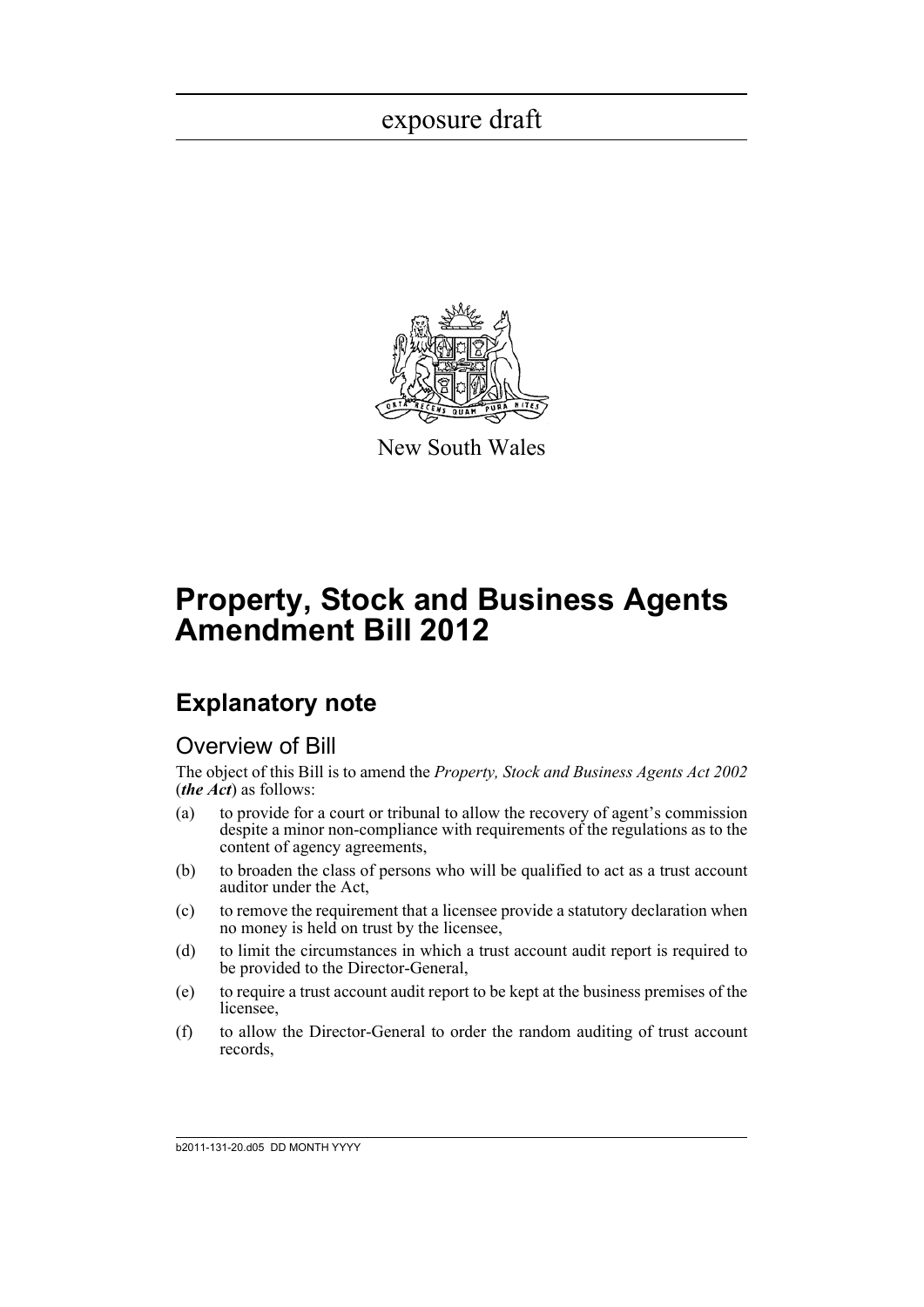Property, Stock and Business Agents Amendment Bill 2012

Explanatory note

- (g) to make it an offence for a trust account auditor to fail to report trust account discrepancies and breaches,
- (h) to require the opening of a trust account to be notified to the Director-General,
- (i) to repeal the current provisions about unclaimed trust account money (with the *Unclaimed Money Act 1995* to be amended so that that Act will apply to unclaimed trust account money),
- (j) to allow a certificate of registration holder to auction livestock under the supervision of an appropriately qualified licensee whether or not the licensee is the licensee in charge of the place of business where the certificate holder is employed,
- (k) to enact consequential savings and transitional provisions and to make miscellaneous minor amendments.

## Outline of provisions

**Clause 1** sets out the name (also called the short title) of the proposed Act.

**Clause 2** provides for the commencement of the proposed Act on a day or days to be appointed by proclamation, with the exception of the amendments concerning unclaimed trust account money (which commence on 1 July 2013).

### **Schedule 1 Amendment of Property, Stock and Business Agents Act 2002 No 66**

### **Stock auctioneers**

**Schedule 1 [1]** provides that the holder of a certificate of registration as a stock and station salesperson is authorised to auction livestock under the supervision of an appropriately qualified licensee whether or not the licensee is the licensee in charge of the place of business where the salesperson is employed. An existing exception allows a stock and station salesperson to auction livestock under the supervision of a licence holder and the amendment makes it clear that the supervising licensee does not have to be the licensee in charge of the place of business where the salesperson is employed.

### **Entitlement to commission**

**Schedule 1 [2]–[4]** enable a court or tribunal to order that commission and expenses are recoverable by a licensee despite a failure to comply with the requirements of the regulations as to the content of agency agreements but only if the court or tribunal is satisfied that the failure is minor, the consumer has suffered no loss and it would be unjust not to allow recovery.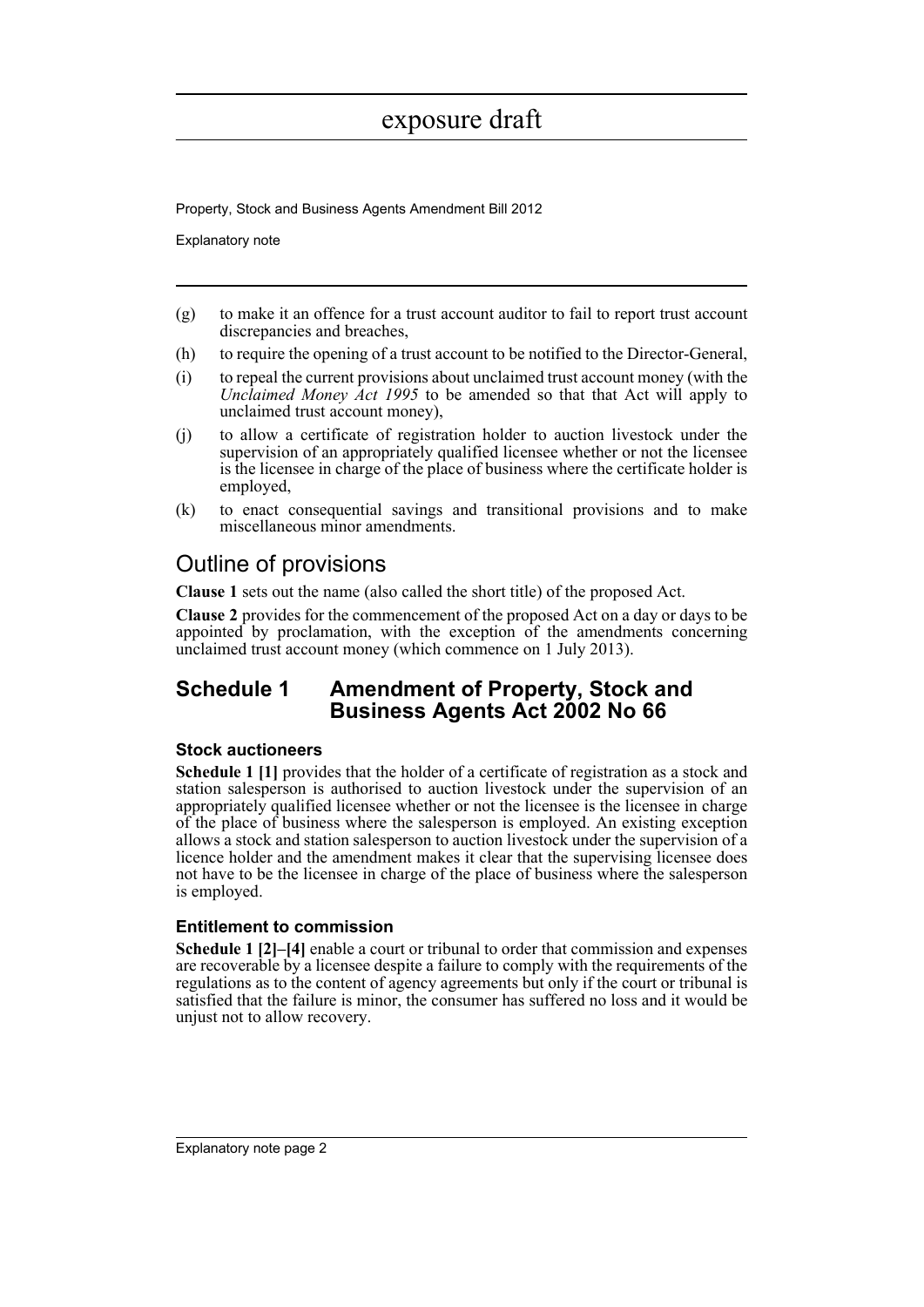Property, Stock and Business Agents Amendment Bill 2012

Explanatory note

### **Trust accounts**

**Schedule 1 [5]** requires the Director-General to be notified of the opening of a trust account by requiring the licensee to give the Director-General a copy of the notice that is given to the authorised deposit-taking institution at which the account is opened. The amendment also requires the notification to be in a form approved by the Director-General. **Schedule 1 [6]** requires the notification given to the Director-General that a trust account has been closed to be in a form approved by the Director-General.

**Schedule 1** [7] repeals the provisions relating to unclaimed money held in trust accounts. In future, the *Unclaimed Money Act 1995* will apply to unclaimed trust account money (pursuant to amendments to be made by Schedule 2 to the Bill).

**Schedule 1 [12]** repeals an existing provision that requires a licensee to provide the Director-General with a statutory declaration if the licensee does not hold money on trust during the licensee's audit period.

### **Trust account audits**

**Schedule 1 [8] and [9]** limit the requirement to provide an auditor's report on a trust account audit to the Director-General so that the report will only have to be provided if the report is "qualified" because of a discovery by the auditor of a breach of the Act or the regulations, any discrepancy relating to the trust account or a failure to keep records in a manner that enables them to be properly audited.

**Schedule 1 [10]** extends the existing requirement that an auditor's report on a trust account audit be retained for 3 years by requiring that the report be kept at the licensee's registered office or in the possession, custody or control of a former licensee or other person who becomes responsible for a licensee's or former licensee's affairs.

**Schedule 1 [11]** provides for the random auditing of trust accounts by authorising the Director-General to appoint a qualified person to audit the trust account of a licensee at any time.

**Schedule 1 [13]** extends the list of persons who are qualified to audit trust accounts under the Act to include authorised audit companies and members of certain professional accounting bodies who hold a Public Practice Certificate or Certificate of Public Practice.

**Schedule 1 [14]** makes it an offence (maximum penalty 50 penalty units) for a trust account auditor to fail to report trust account discrepancies, breaches or record keeping irregularities or to fail to forward a copy of such a report to the Director-General.

#### **Savings, transitional and miscellaneous amendments**

**Schedule 1 [15]** makes a minor amendment to an offence provision to provide for a defence of reasonable excuse.

**Schedule 1 [16]** enables savings and transitional regulations to be made as a consequence of the enactment of the proposed Act.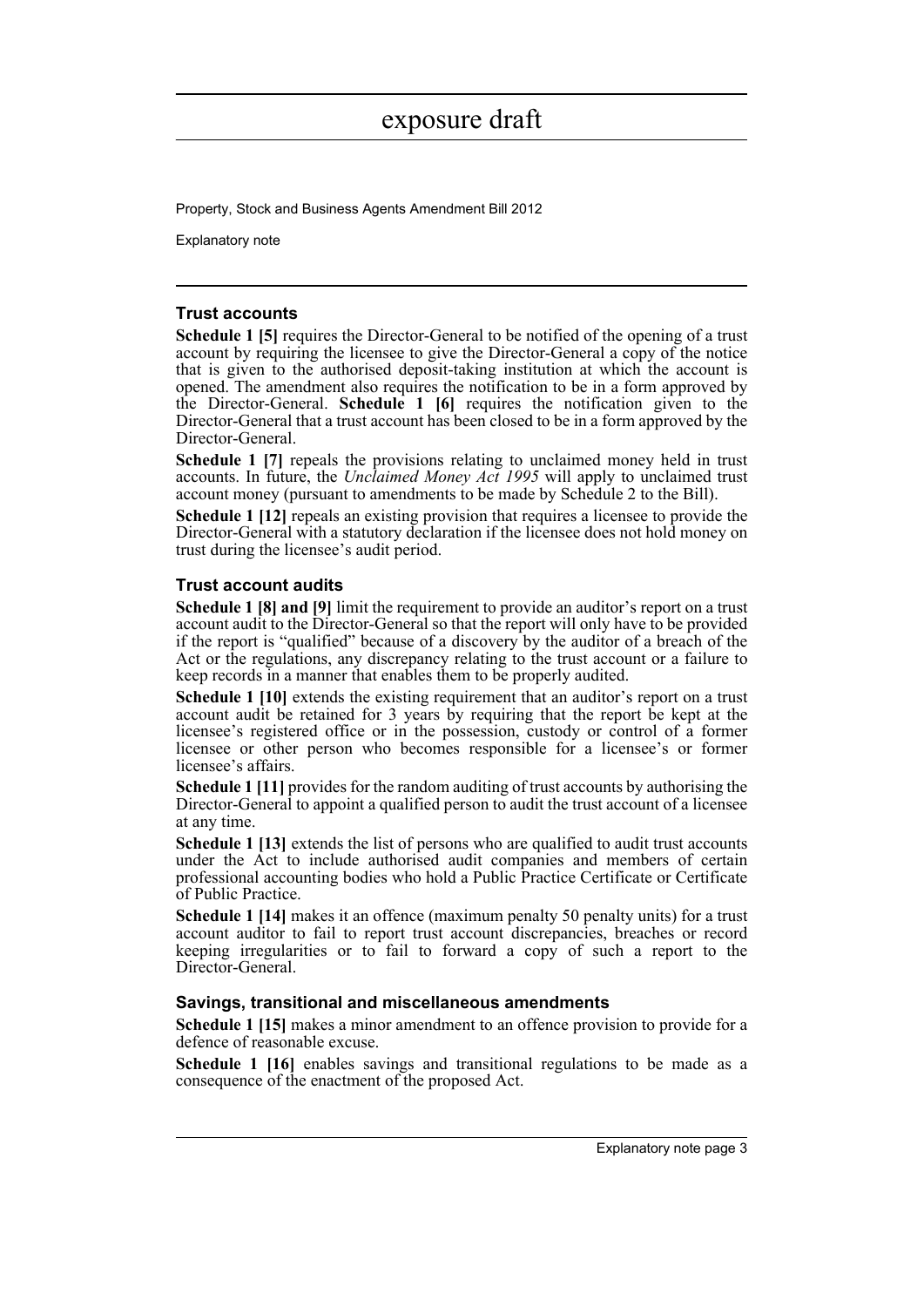Property, Stock and Business Agents Amendment Bill 2012

Explanatory note

**Schedule 1 [17]** inserts savings and transitional provisions.

### **Schedule 2 Amendment of Unclaimed Money Act 1995 No 75**

**Schedule 2** provides for the *Unclaimed Money Act 1995* to apply to unclaimed money held in a trust account under the *Property, Stock and Business Agents Act 2002*.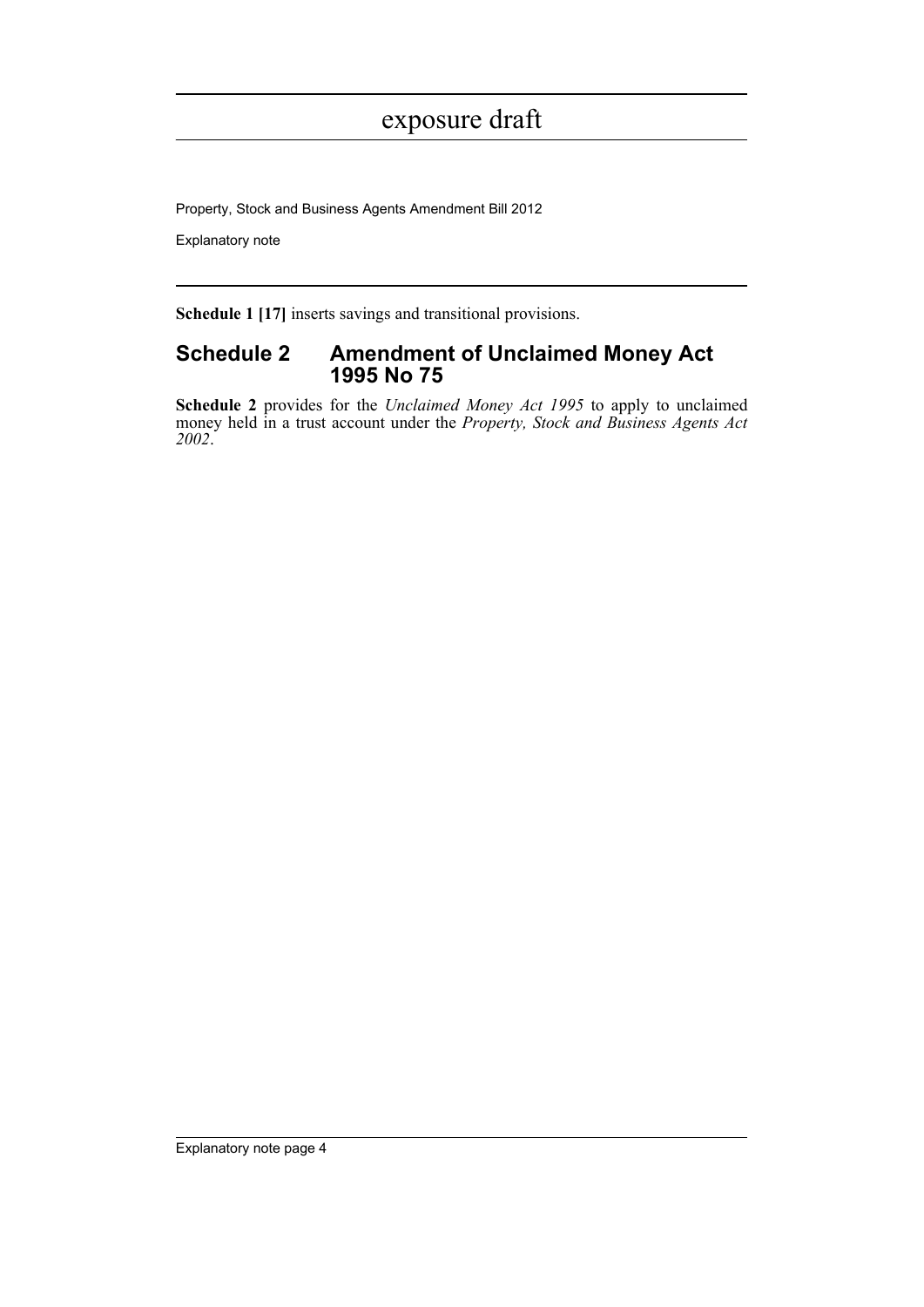

New South Wales

# **Property, Stock and Business Agents Amendment Bill 2012**

## **Contents**

|    |                                                                                | Page |
|----|--------------------------------------------------------------------------------|------|
| 1. | Name of Act                                                                    |      |
|    | Commencement                                                                   |      |
|    | Schedule 1 Amendment of Property, Stock and Business Agents Act 2002<br>No 66. |      |
|    | Schedule 2 Amendment of Unclaimed Money Act 1995 No 75                         | 9    |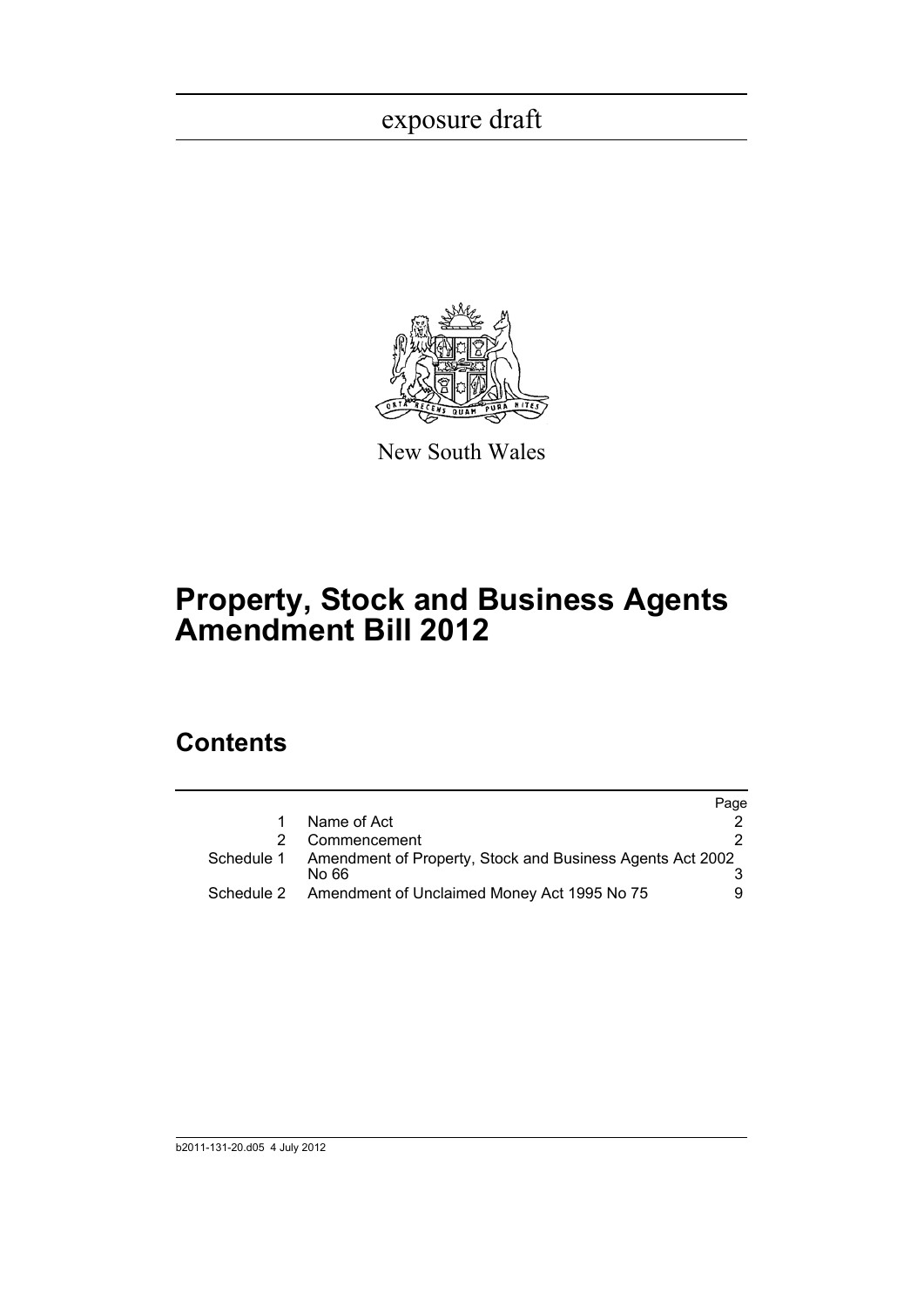

New South Wales

# **Property, Stock and Business Agents Amendment Bill 2012**

No , 2012

### **A Bill for**

An Act to amend the *Property, Stock and Business Agents Act 2002* to make further provision in respect of agency agreements, trust accounts, unclaimed trust money and stock auctions; and for other purposes.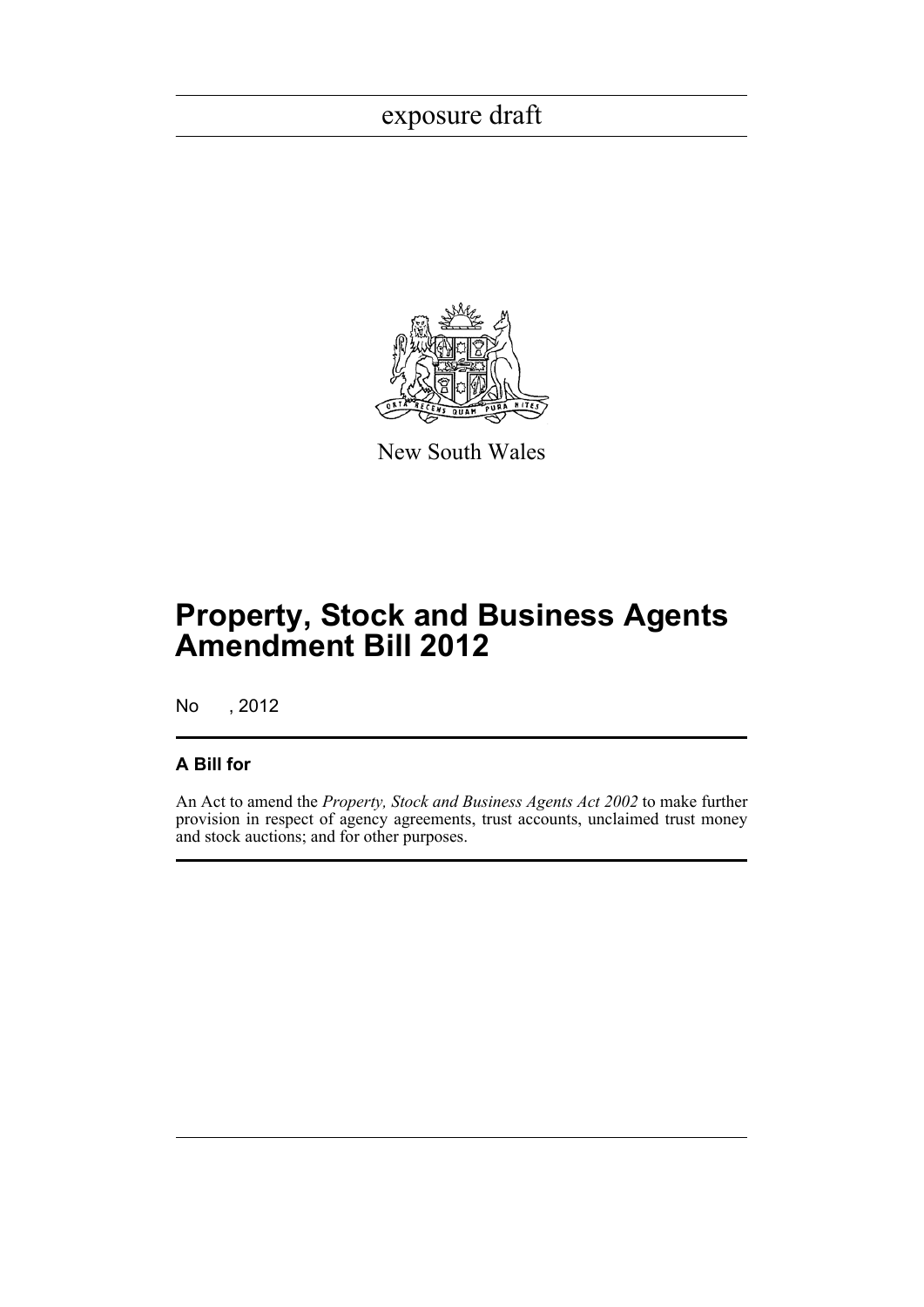Property, Stock and Business Agents Amendment Bill 2012 Clause 1

### <span id="page-6-0"></span>**The Legislature of New South Wales enacts:**

### **1 Name of Act**

This Act is the *Property, Stock and Business Agents Amendment Act 2012*.

### <span id="page-6-1"></span>**2 Commencement**

- (1) This Act commences on a day or days to be appointed by proclamation, except as provided by subsection (2).
- (2) Schedules 1 [7] and 2 commence on 1 July 2013.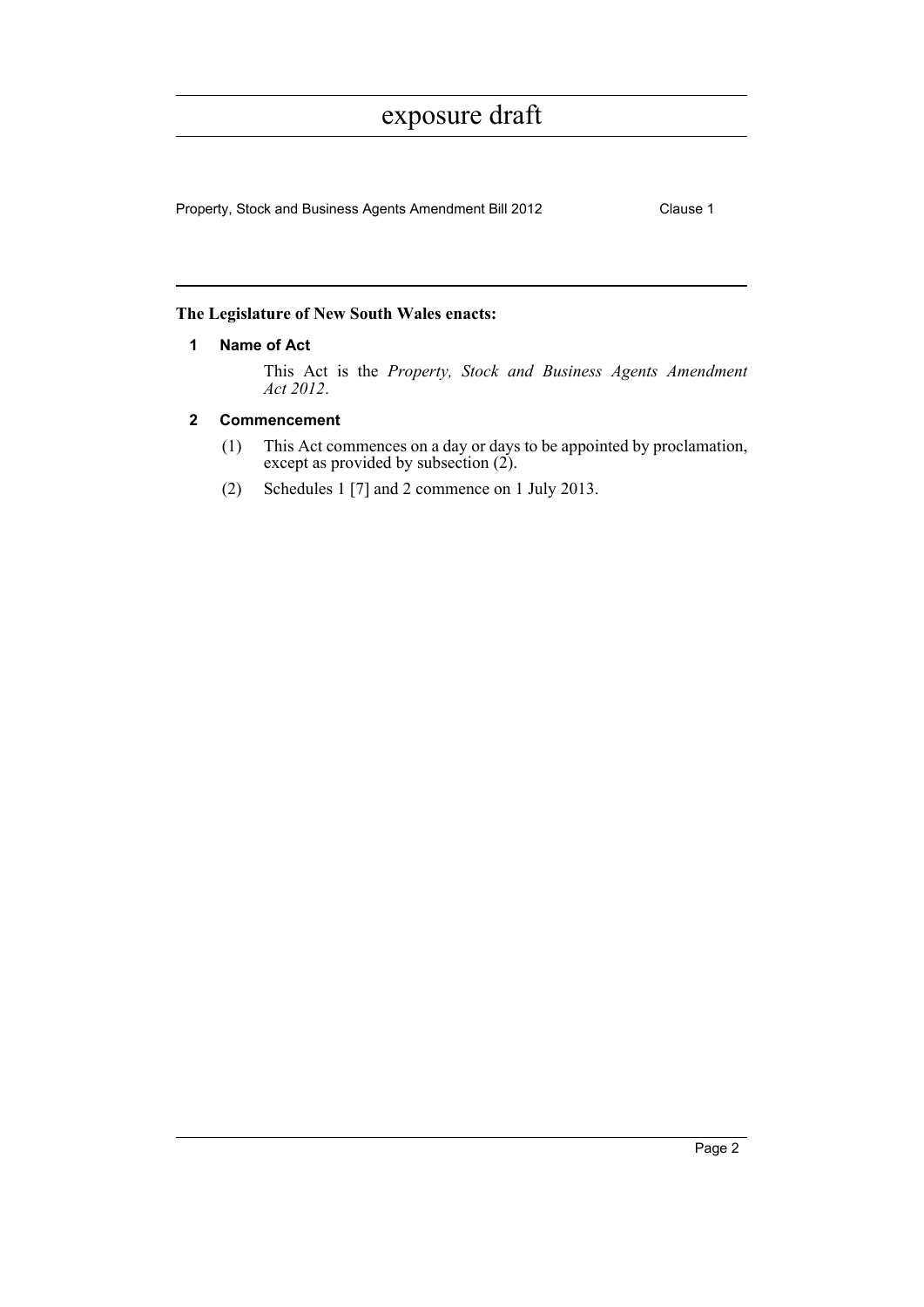Property, Stock and Business Agents Amendment Bill 2012

Schedule 1 Amendment of Property, Stock and Business Agents Act 2002 No 66

### <span id="page-7-0"></span>**Schedule 1 Amendment of Property, Stock and Business Agents Act 2002 No 66**

#### **[1] Section 11 Registered salespersons and managers required to be employed and supervised by licensee**

Omit section 11 (3) and (4). Insert instead:

- (3) The holder of a certificate of registration must not act as an auctioneer, except as permitted by subsection (4).
- (4) The holder of a certificate of registration as a stock and station salesperson may auction livestock if the holder conducts the auction:
	- (a) as an employee of the holder of a licence that allows the licensee to auction livestock, and
	- (b) under the immediate and direct supervision of the holder of a licence that allows the licensee to auction livestock (whether or not that licensee is the licensee in charge of the place of business at which the employee is employed).

#### **[2] Section 55 No entitlement to commission or expenses without agency agreement**

Insert at the end of section 55 (1):

**Note.** Section 55A allows a court or tribunal to order that commission and expenses are recoverable in certain circumstances despite subsection (1).

#### **[3] Section 55 (4) and (5)**

Omit the subsections.

#### **[4] Section 55A**

Insert after section 55:

#### **55A Relief from disentitlement to commission and expenses**

- (1) A court or tribunal before which relevant proceedings are taken may order that commission or expenses are wholly or partly recoverable by a licensee who would otherwise not be entitled to the commission or expenses (under section 55) because of:
	- (a) a failure by the licensee to serve a copy of the relevant agency agreement on the person within 48 hours after it was signed by or on behalf of the person, or
	- (b) a failure of the relevant agency agreement to comply with the requirements of the regulations.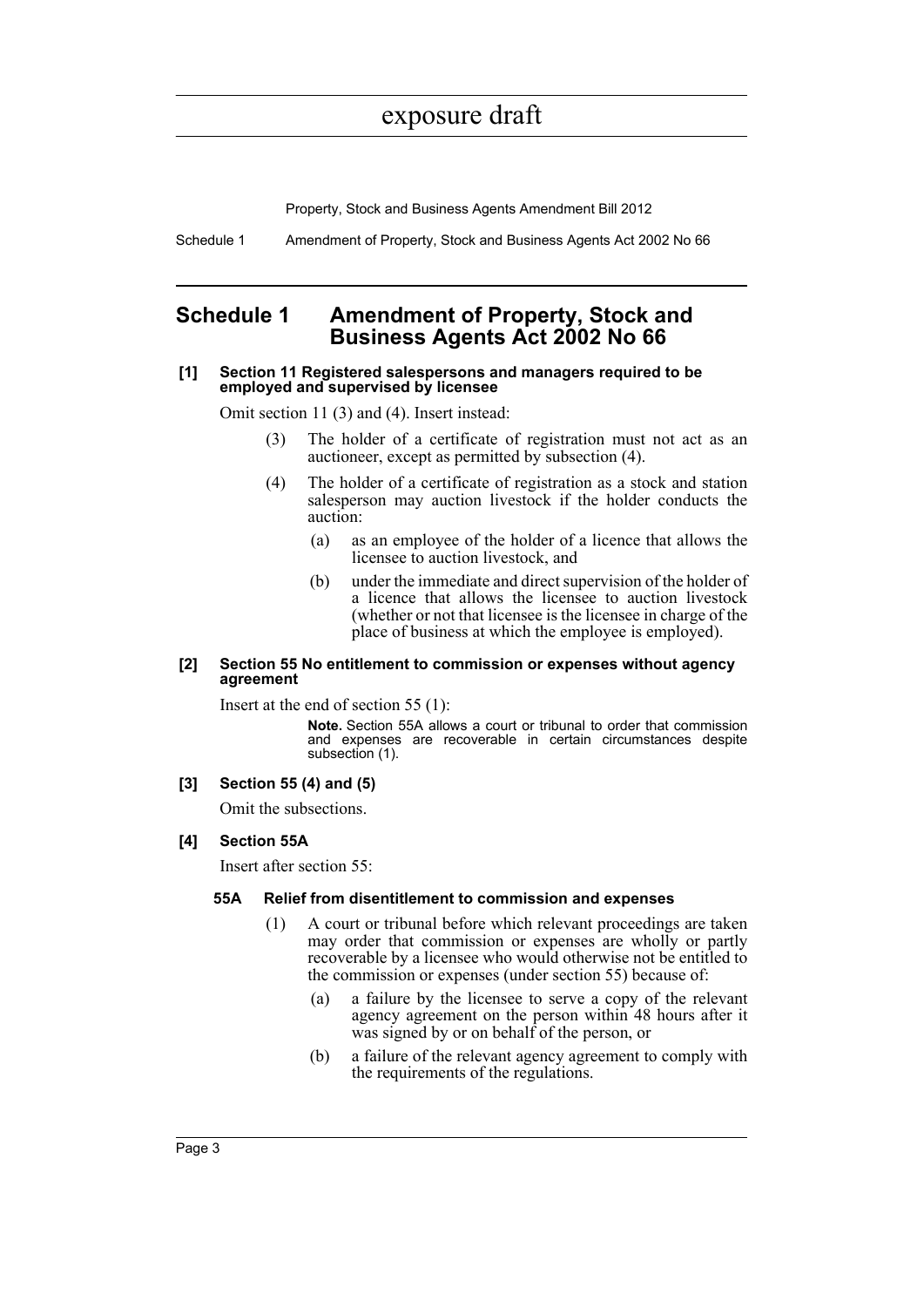Property, Stock and Business Agents Amendment Bill 2012

Amendment of Property, Stock and Business Agents Act 2002 No 66 Schedule 1

- (2) A court or tribunal is not to make such an order in circumstances of a failure to serve a copy of the agency agreement within the required time unless satisfied that:
	- (a) the failure was occasioned by inadvertence or other cause beyond the control of the licensee, and
	- (b) the commission or expenses that will be recoverable if the order is made are in all the circumstances fair and reasonable, and
	- (c) failure to make the order would be unjust.
- (3) A court or tribunal is not to make such an order in circumstances of a failure of the agency agreement to comply with the requirements of the regulations unless satisfied that:
	- (a) the failure is a minor failure, and
	- (b) no loss has been suffered as a result of the failure by the person for whom or on whose behalf the services concerned were performed, and
	- (c) failure to make the order would be unjust.
- (4) Proceedings are *relevant proceedings* if they are proceedings taken by a licensee for the recovery of commission or expenses from a person or proceedings on a consumer claim relating to commission or expenses (as referred to in section 36) in relation to which a licensee is a respondent.

#### **[5] Section 86 Trust money to be paid into trust account**

Insert at the end of section 86 (4):

The notification must be in a form approved by the Director-General and the licensee must serve a copy of the notification on the Director-General within 14 days after the trust account is opened.

### **[6] Section 86 (5)**

Insert at the end of the subsection:

The notification must be in a form approved by the Director-General.

### **[7] Part 7, Division 4 Unclaimed trust money**

Omit the Division.

### **[8] Section 111 Requirement for audit**

Omit section 111 (1) (b). Insert instead: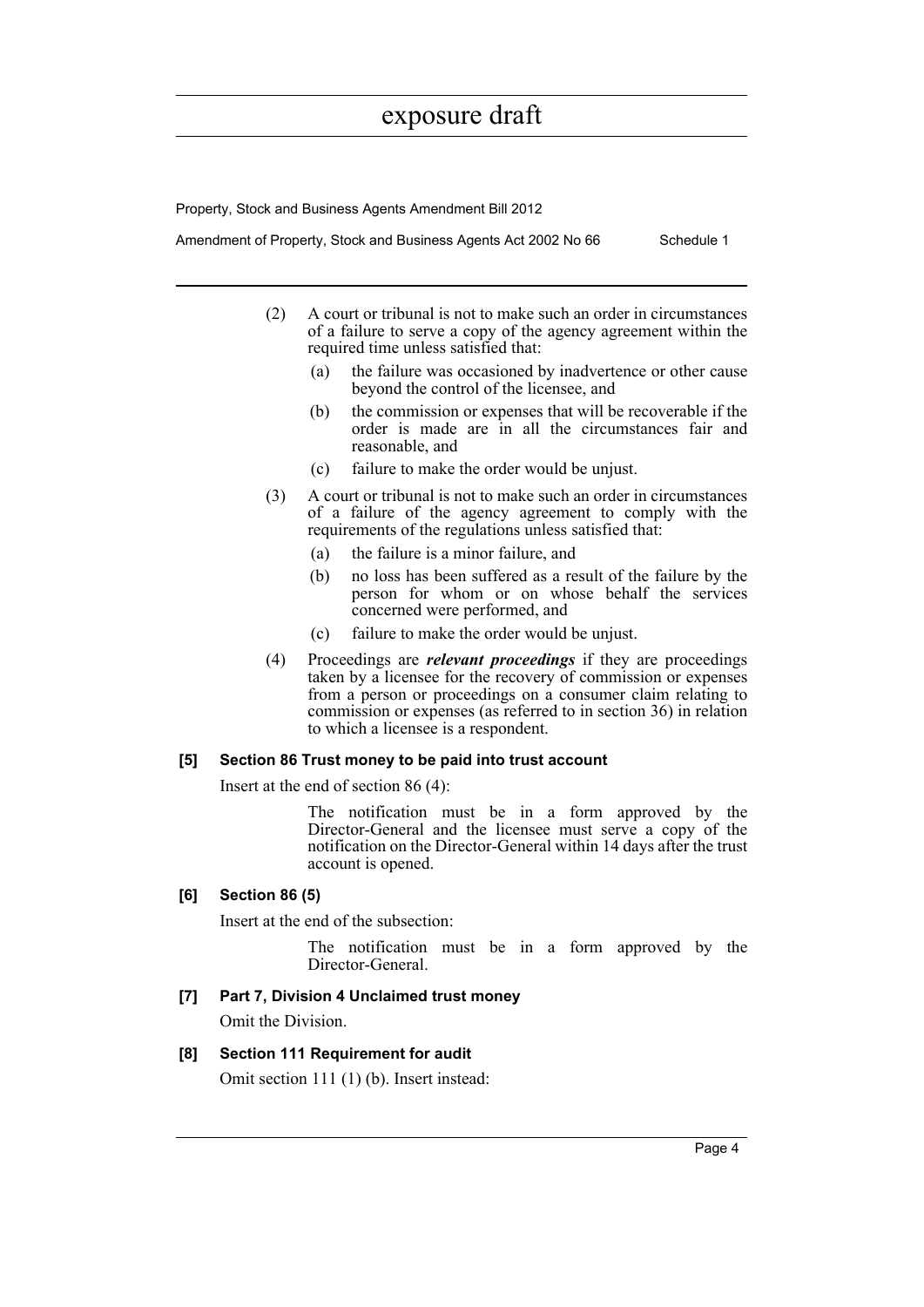Property, Stock and Business Agents Amendment Bill 2012

Schedule 1 Amendment of Property, Stock and Business Agents Act 2002 No 66

(b) if the auditor's report on the audit is a qualified report, lodge the report with the Director-General.

### **[9] Section 111 (1A)**

Insert after section 111 (1):

(1A) An auditor's report is a *qualified report* if it sets out any discovery by the auditor that any breach of this Act or the regulations has been committed, that there is any discrepancy relating to the trust account to which the audit relates or that the records or documents concerned are not kept in such a manner as to enable them to be properly audited.

### **[10] Section 111 (3)**

Omit the subsection. Insert instead:

- (3) An auditor's report under this section must be kept for at least 3 years:
	- (a) by the licensee at the licensee's registered office (while the licensee remains a licensee), or
	- (b) if the licensee ceases to be a licensee, by the former licensee in his or her possession, custody or control unless the former licensee authorises some other person to have possession, custody or control of the record, or
	- (c) by any other person who obtains possession, custody or control of the record whether as a result of being the personal representative of a deceased licensee or by transfer of the business of the licensee or otherwise.

### **[11] Section 112A**

Insert after section 112:

### **112A Random audits**

- (1) The Director-General may at any time appoint a person qualified to act as an auditor for the purposes of this Division to audit the records and documents relating to any money held in a trust account kept by a licensee and provide a report on the audit to the Director-General.
- (2) On production by the person of his or her instrument of appointment as an auditor for the purposes of this section, the auditor may require the licensee (or, in the absence of the licensee, an associate of the licensee) to do any one or more of the following things: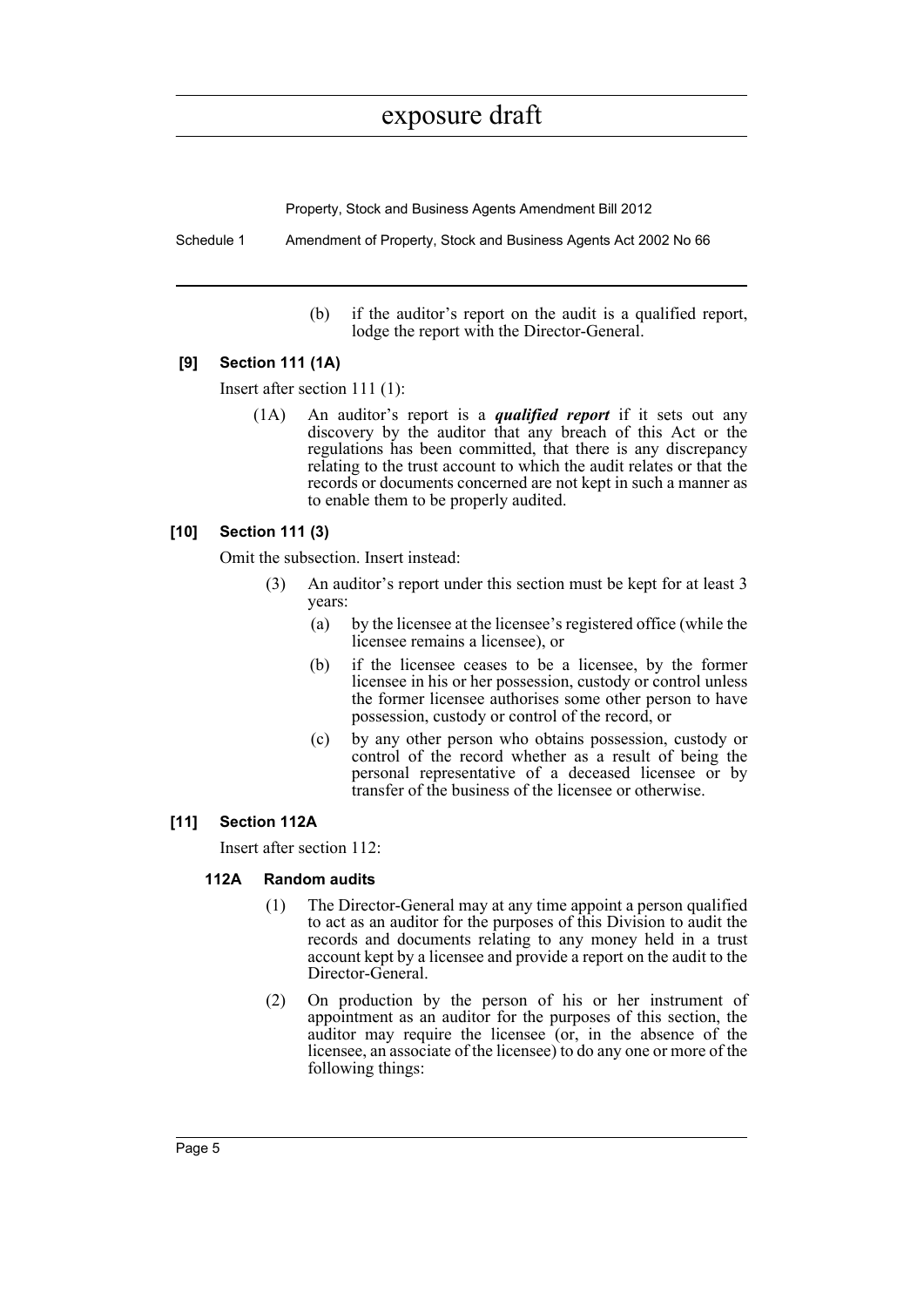Property, Stock and Business Agents Amendment Bill 2012

Amendment of Property, Stock and Business Agents Act 2002 No 66 Schedule 1

- (a) produce to the auditor or any assistant of the auditor all records and documents relating to any money held in a trust account kept by the licensee and (in the case of records stored electronically) produce any such record in written form,
- (b) give the auditor or any assistant of the auditor all information relating to the records required to be produced under this section,
- (c) produce to the auditor or any assistant of the auditor all authorities and orders to financial institutions and other documents that may be reasonably required.
- (3) The licensee or associate is guilty of an offence if the licensee or associate, without reasonable excuse (proof of which lies on the licensee or associate):
	- (a) refuses or fails to comply with a requirement under this section, or
	- (b) otherwise hinders, obstructs or delays an auditor in the exercise or performance of the auditor's functions under this section.

Maximum penalty: 50 penalty units.

### **[12] Section 113 Statutory declaration required when no trust money held or received**

Omit the section.

#### **[13] Section 115 Qualifications of auditors**

Insert after section 115 (1) (a):

- (a1) is an authorised audit company within the meaning of the Corporations Act, or
- (a2) is a member of a professional accounting body within the meaning of the *Australian Securities and Investments Commission Act 2001* of the Commonwealth and holds a Public Practice Certificate or Certificate of Public Practice issued by the body, or

#### **[14] Section 116 Duties of auditors**

Insert at the end of section 116 (1): Maximum penalty: 50 penalty units.

### **[15] Section 184 Powers of accounts examiner**

Omit "without lawful justification or excuse" from section 184 (2).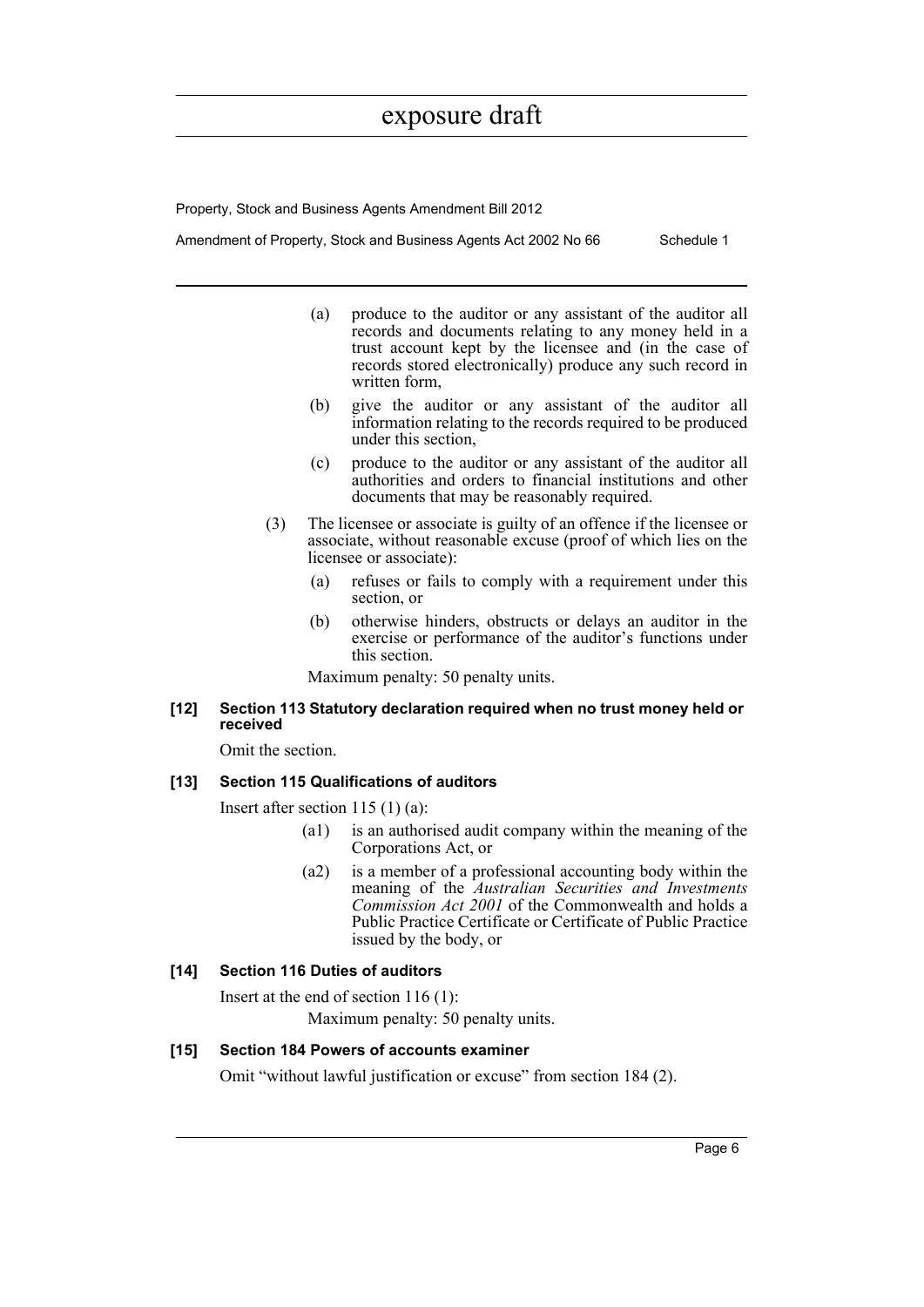Property, Stock and Business Agents Amendment Bill 2012

Schedule 1 Amendment of Property, Stock and Business Agents Act 2002 No 66

Insert instead "without reasonable excuse".

### **[16] Schedule 1 Savings and transitional provisions**

Insert at the end of clause 1 (1):

*Property, Stock and Business Agents Amendment Act 2012*

### **[17] Schedule 1**

Insert at the end of the Schedule:

### **Part 4 Provisions consequent on enactment of Property, Stock and Business Agents Amendment Act 2012**

### **24 Definition**

In this Part:

*2012 amending Act* means the *Property, Stock and Business Agents Amendment Act 2012*.

### **25 Recovery of commission and expenses**

The amendments made to section 55 by the 2012 amending Act and section 55A as inserted by that Act do not apply in respect of an agency agreement entered into before the commencement of section 55A.

### **26 Unclaimed money amendments**

- (1) The amendments made by the 2012 amending Act to the *Unclaimed Money Act 1995* extend to money held in a trust account on 30 June 2013, subject to this clause.
- (2) Division 4 (Unclaimed trust money) of Part 7 of this Act continues to apply (despite its repeal) to and in respect of money held in a trust account by a person who became a former licensee, or the personal representative of a deceased licensee, before 1 July 2013.
- (3) Section 9C (Trust money held by former licensee or personal representative) of the *Unclaimed Money Act 1995* does not apply to or in respect of money held in a trust account by a person who became a former licensee, or the personal representative of a deceased licensee, before 1 July 2013.
- (4) Division 4 (Unclaimed trust money) of Part 7 of this Act continues to apply (despite its repeal) to and in respect of the following: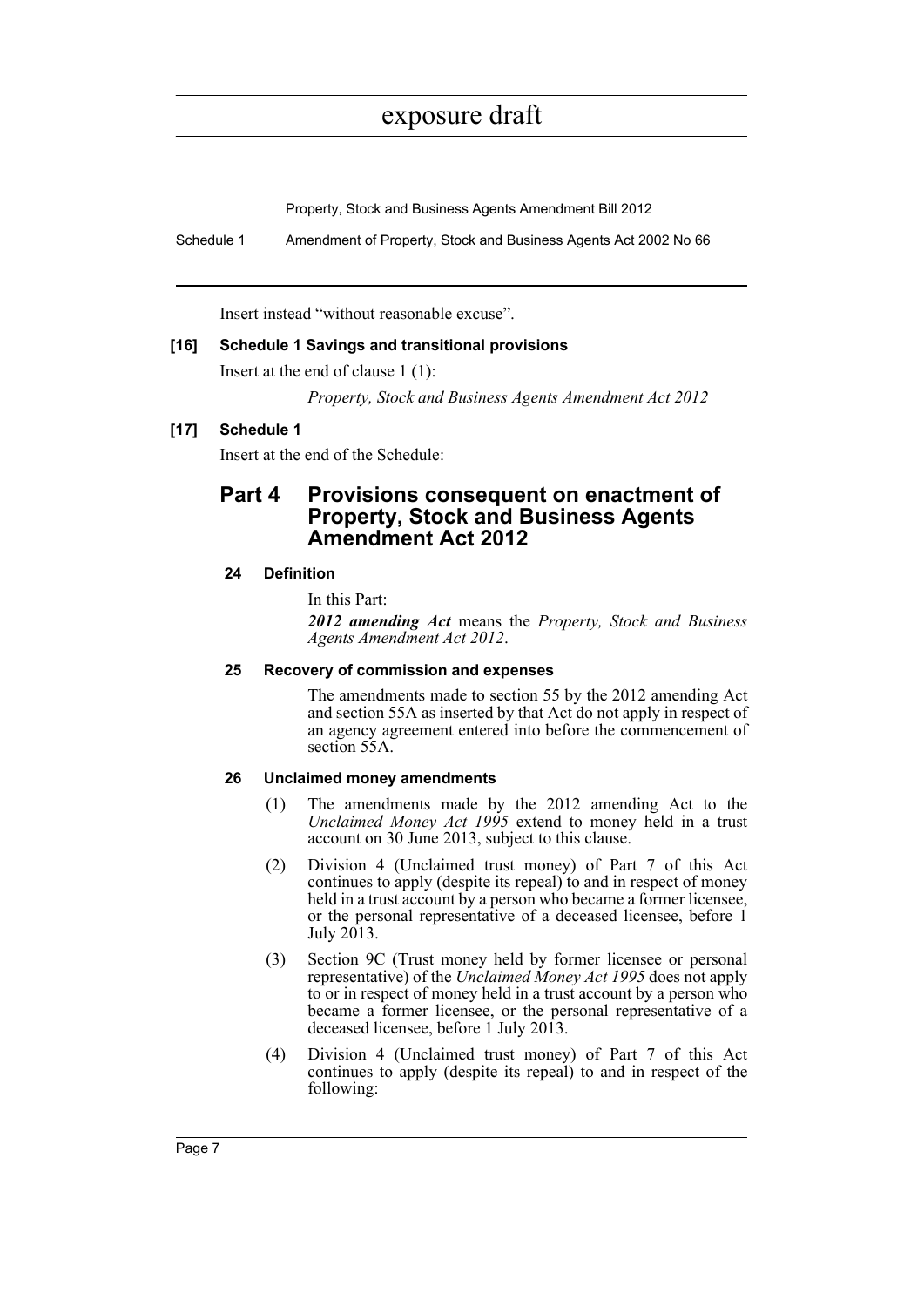Property, Stock and Business Agents Amendment Bill 2012

Amendment of Property, Stock and Business Agents Act 2002 No 66 Schedule 1

- (a) an unclaimed money statement under that Division furnished (or required to have been furnished) to the Director-General before the repeal of that Division,
- (b) any money referred to in (or required to be referred to in) any such unclaimed money statement,
- (c) any money received by the Director-General under that Division and paid under that Division into the Compensation Fund or the Consolidated Fund before or after the repeal of that Division.
- (5) Without limiting subclause (4), section 99 (Repayment of unclaimed trust money) of this Act continues to apply (despite its repeal) to money paid under Division 4 of Part  $\hat{7}$  into the Compensation Fund or the Consolidated Fund before or after the repeal of that Division.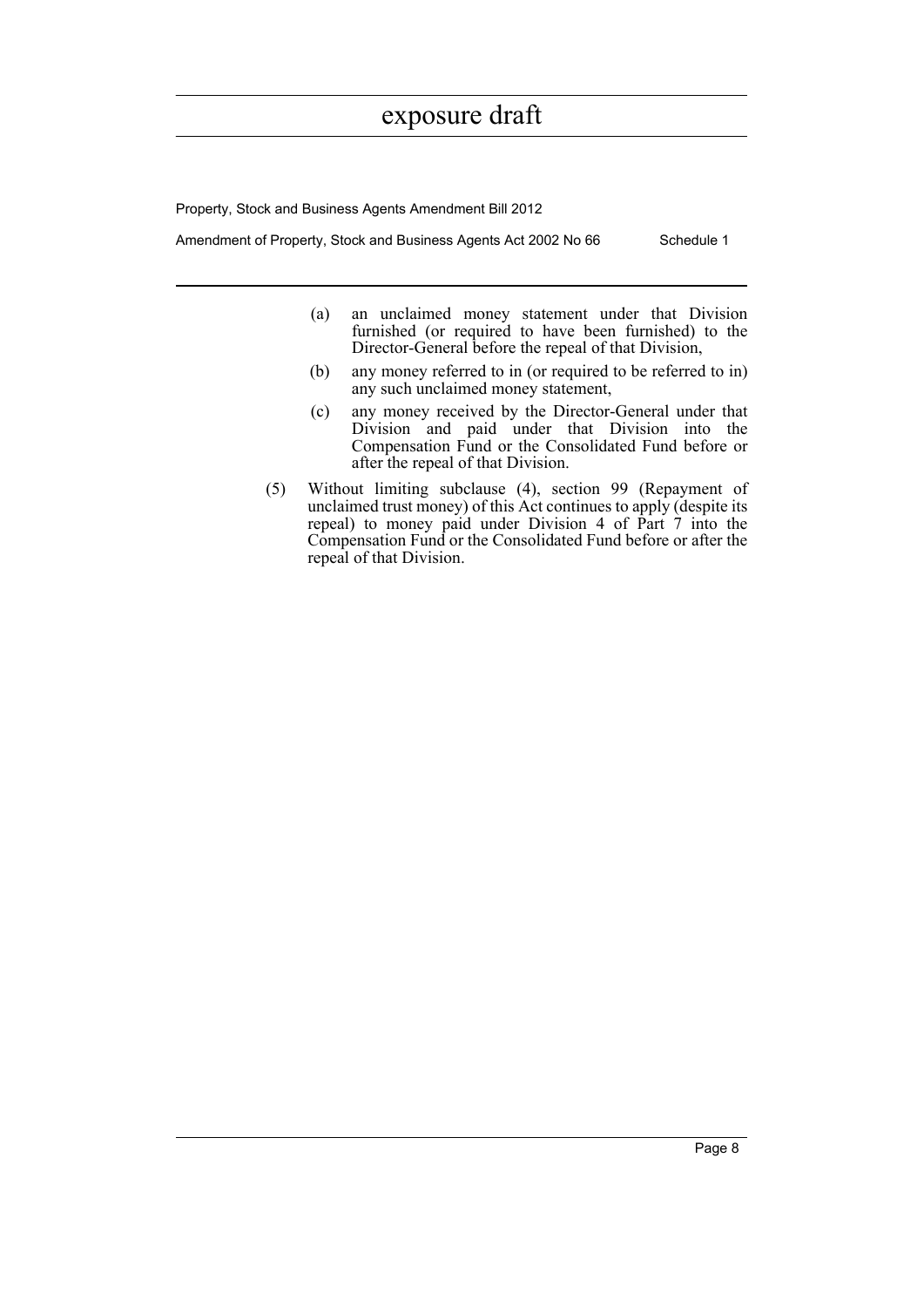Property, Stock and Business Agents Amendment Bill 2012

Schedule 2 Amendment of Unclaimed Money Act 1995 No 75

### <span id="page-13-0"></span>**Schedule 2 Amendment of Unclaimed Money Act 1995 No 75**

### **[1] Section 9 Certain money not unclaimed money**

Omit section 9 (3). Insert instead:

- (3) Money is not unclaimed money under this Part if:
	- (a) the money is, or is of a class, prescribed by the regulations as exempt from the operation of this Part, or
	- (b) the money is held by an enterprise that is, or is of a class, prescribed by the regulations as exempt from the operation of this Part, or
	- (c) the amount of money in the account concerned does not exceed \$100.

### **[2] Part 2A**

Insert after Part 2:

### **Part 2A Trust money under Property, Stock and Business Agents Act 2002**

### **9A Definitions**

In this Part, *licensee*, *former licensee* and *trust account* have the same meanings as in the *Property, Stock and Business Agents Act 2002*.

### **9B Unclaimed trust money held by licensee**

- (1) Money that has been held by a licensee for more than 2 years in a trust account kept by the licensee is *unclaimed money* for the purposes of this Act.
- (2) A licensee who has held money for more than 2 years in a trust account kept by the licensee must make reasonable efforts:
	- (a) to identify and locate the owner of the money, and
	- (b) to ensure that the money is paid to the owner of the money.

Maximum penalty: 50 penalty units.

**Note.** Unclaimed money is required to be paid to the Chief Commissioner after 30 June in each year. See section 10.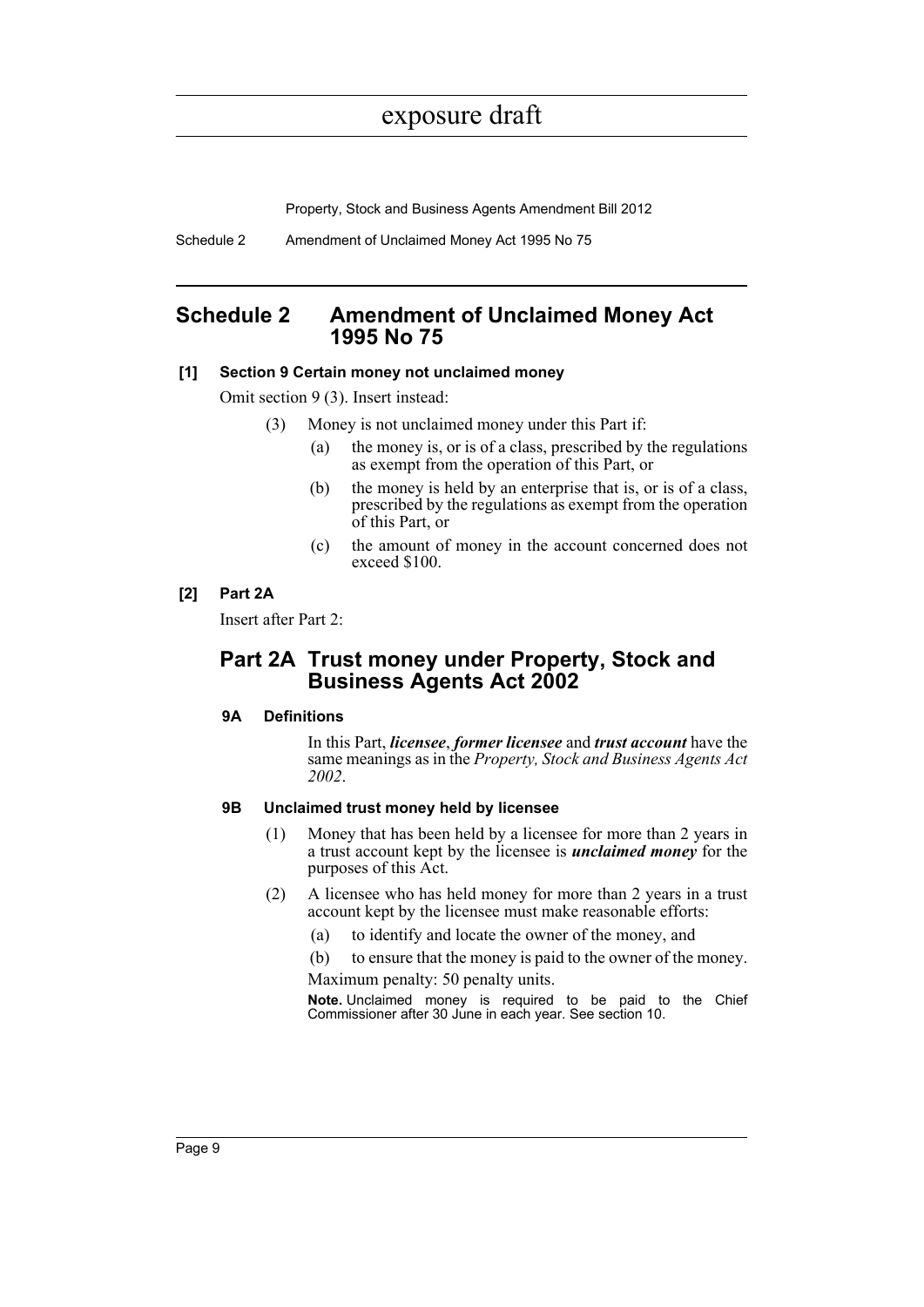Property, Stock and Business Agents Amendment Bill 2012

Amendment of Unclaimed Money Act 1995 No 75 Schedule 2

#### **9C Trust money held by former licensee or personal representative**

- (1) Money held in a trust account by a former licensee or the personal representative of a deceased licensee is *unclaimed money* for the purposes of this Act but section 10 does not apply to the money.
- (2) A former licensee, or the personal representative of a deceased licensee, who holds unclaimed money must within the required time for compliance with this section:
	- (a) lodge with the Chief Commissioner a return relating to the unclaimed money in a form approved by the Chief Commissioner, and
	- (b) pay the amount of the unclaimed money to the Chief Commissioner.
- (3) The required time for compliance with this section is 3 months after the date on which the person ceased to be a licensee or became the personal representative of the deceased licensee (or such longer period as the Chief Commissioner may in a particular case allow).
- (4) The Chief Commissioner is to pay money received under this section into the Consolidated Fund.
- (5) A former licensee, or the personal representative of a deceased licensee, who fails to comply with this section is guilty of an offence and is liable:
	- (a) to a penalty not exceeding 50 penalty units, and
	- (b) to a further penalty not exceeding 5 penalty units for each day after the period within which it was required to comply during which the failure continues.

### **9D Regulations**

Money is not unclaimed money under this Part if:

- (a) the money is, or is of a class, prescribed by the regulations as exempt from the operation of this Part, or
- (b) the money is held by an enterprise that is, or is of a class, prescribed by the regulations as exempt from the operation of this Part.

### **[3] Section 28 General power to make assessment**

Omit "section 10 (1) or 13B (1)" from section 28 (6).

Insert instead "section 9C, 10 or 13B".